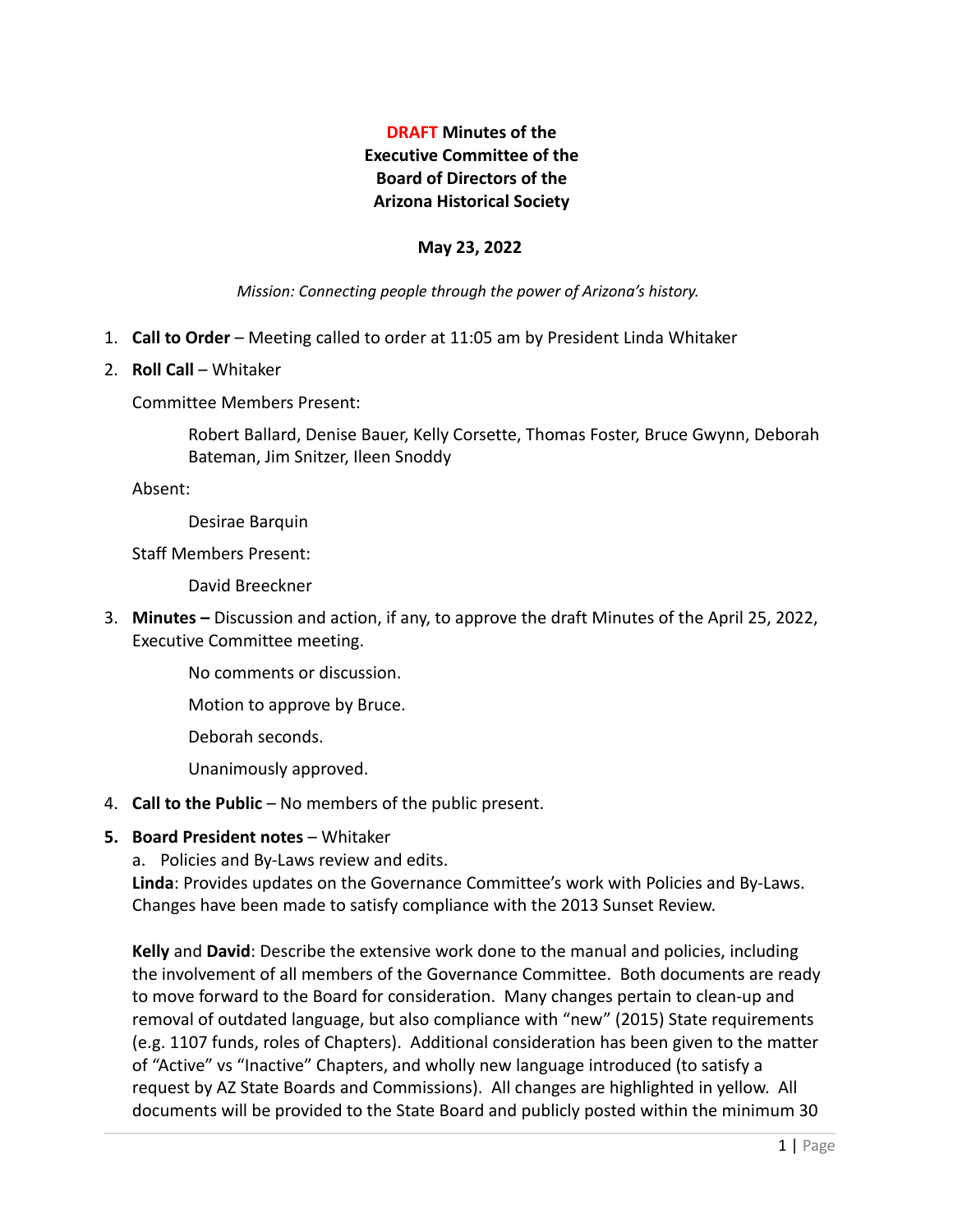days notice for the July 29 Board meeting.

**Linda**: Proposes a beta test review of the By-Laws and Policies through the Executive Committee, prior to their presentation to the State Board. A response date of May 31 is set. All comments should be sent to Kelly and David via email. **Deborah** and **DeNise** voice their support.

### 6. **Director's Update** – David Breeckner.

a. Sosa-Carrillo House

**David**: Provides an update on the SCH with the Restoration Estimate received 5/16/21 from Michael Becherer and Swaim Architects. This provides AHS a necessary audit on the needs and care required of SCH. The restoration was estimated at \$1,280,935, which is contrasted by the \$1.05 appraisal of the SCH from 12/1/21. The full report of this Estimate has been given to the Executive Committee, while an abbreviated summary has been provided to the State Board. He describes an ongoing policy of open conversation with Rio Nuevo and the two tenants of SCH across these talks.

**Deborah**: How would restoration impact the value of the SCH? **David**: In the short term, minimal impact on the assessed value from 12/1/21. Comps in the Tucson market, as identified in that appraisal, were capped at \$1.3m. The appraised value of \$1.05m included a \$90k devaluation to consider moderate (now considered insufficient) upgrade costs.

**Linda**: Offers her personal knowledge validating the cost estimates within the Restoration Estimate, citing the estimated costs to perform adobe restoration at Fort Lowell Museum (Tucson). There is only one provider of adobe restoration in the area, and the price of the adobe has increased three-fold.

**Bruce**: Supports Linda with his experience with adobe; he is aware of the cost of restorations and the cost of adobe. "Whatever it costs today, it will cost more tomorrow." He stresses the importance of history preservation: "We must be very careful about what we're doing."

**Linda**: The impact of this new estimate on sale value has not yet been shared with the AG for approval.

**David**: While AHS initially received approval from the AG to move forward with the sale when the offer was below the value of the home, this new arrangement will require Rio Nuevo to obtain clearance to pay ABOVE market value for the home. He proceeds to share how AHS has been fighting to get funding for the restorations done with no success for the last 6 years: CIP has been continually denied, and a strong federal grant in 2020 enjoying city and state support was declined due to higher funding priorities elsewhere.

Rio Nuevo still needs to discuss this sale among their Board, which meets 5/24/22. He expects a significant reduction in the sale offer, closer to \$100k but with the other conditions of the sale – complete restoration, public access, tenant care, etc –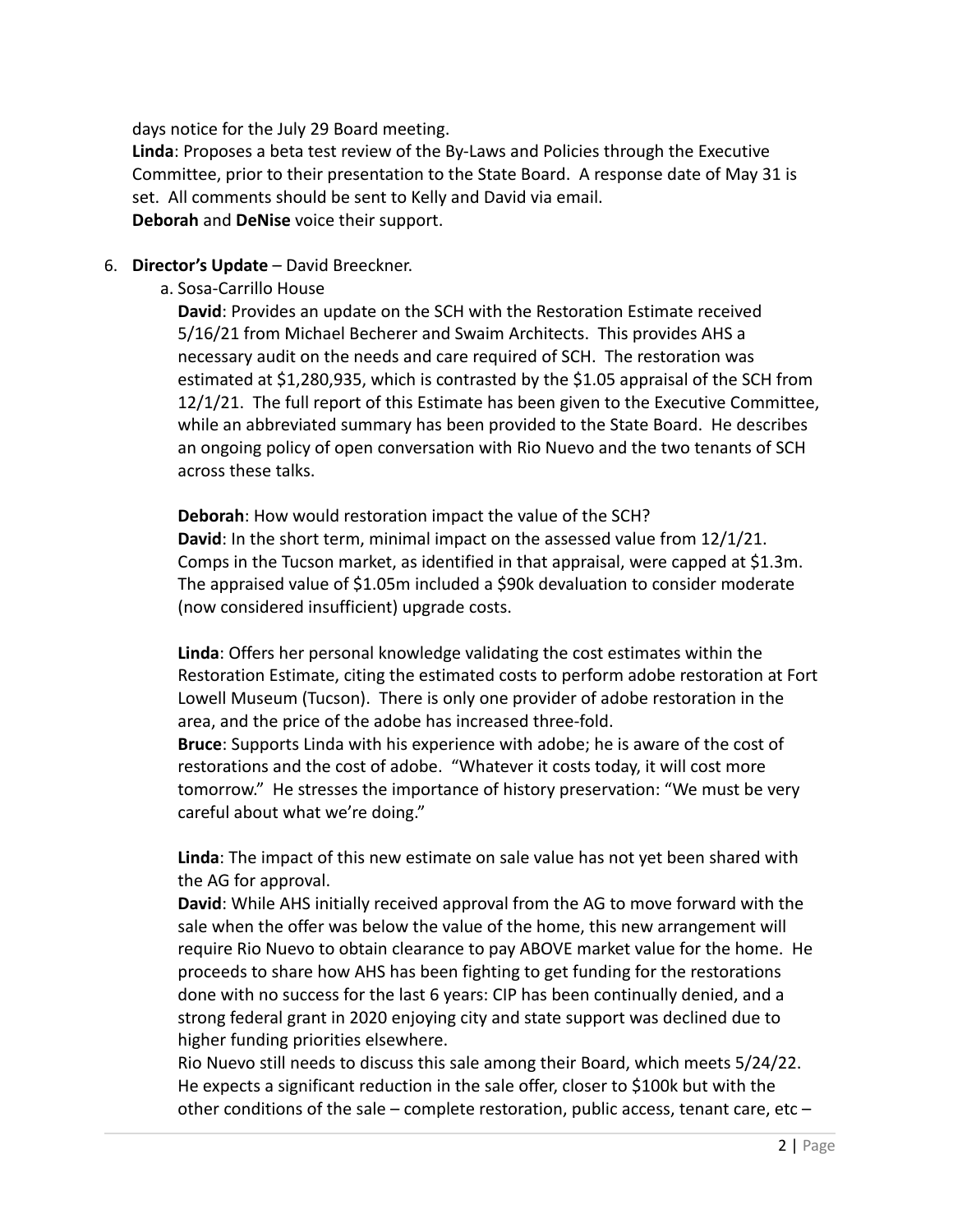still honored.

**Linda**: No offer has been made to AHS by RN. The tenants (representatives from Los Descendientes and Borderlands Theater) have been invited to the State Board meeting to speak on the current situation. Fletcher McCusker (Rio Nuevo) will also attend. This meeting is a continuation of a months-long open dialogue between all parties, including the tenants' contributions to the Restoration Estimate.

**Jim**: Even considering a predicted devaluation in the sale offer, upon RN's Sunset AHS will receive back a building with an appreciated and improved market value. **David**: Affirms that, after RN Sunsets in 2035, the SCH will return to AHS. Any contract would also obligate a \$1/mo. rent for all tenants for 5 years (\$48,000 combined savings).

**Kelly**: Recognizing the significant financial investment needed in SCH and AHS' capacity to address them, he proposes AHS be flexible in its expectations and dealings with RN (while obligating compliance with the restoration).

**David**: Stresses the importance of pursuing the best way to steward a history site. AHS has and will continue fighting for those grants. The Restoration Estimate identified the current state of SCH is a result of continued deferred maintenance by AHS. RN presents the best immediate opportunity, but must only be explored with the conditions of continued public access to the site, compliance with the restoration, and its return to AHS in 2035.

**Ileen**: What are AHS' plans to care for SCH upon its return in 2035? How will then be any different?

**David**: The Capital Campaign should include an allocation to support the maintenance and upkeep of AHS' historic sites and homes. Additionally, he proposes that the proceeds of the sale be deposited into the Capital Campaign for that purpose, to mature over 13 years.

**Linda**: The annual cost of the maintenance is \$11,000. This is not covered by income from SCH tenant rentals. She agrees with Ileen's need to establish long-term care solutions.

**Jim**: Agrees that the proceeds of the sale can be deposited into a "Sinking Fund" to plan for long-term maintenance commitments. Rent at SCH would need to be increased to cover these costs, upon the return of that income stream in 2035.

b. Capital Campaign & Friends of AHS

**David**: Shares status on the Capital Campaign, with this year committed to readying for the campaign. He details the steps that Friends of AHS and AHS will be taking. Friends is seeking \$200k to cover their initial set-up operations for 6 months in this effort, with AHS receiving numerous required start-up documents (as per the Feasibility Study recommendations) at the end of this period. A full report will be offered during the State Board meeting, with Becky Jackson (interim Executive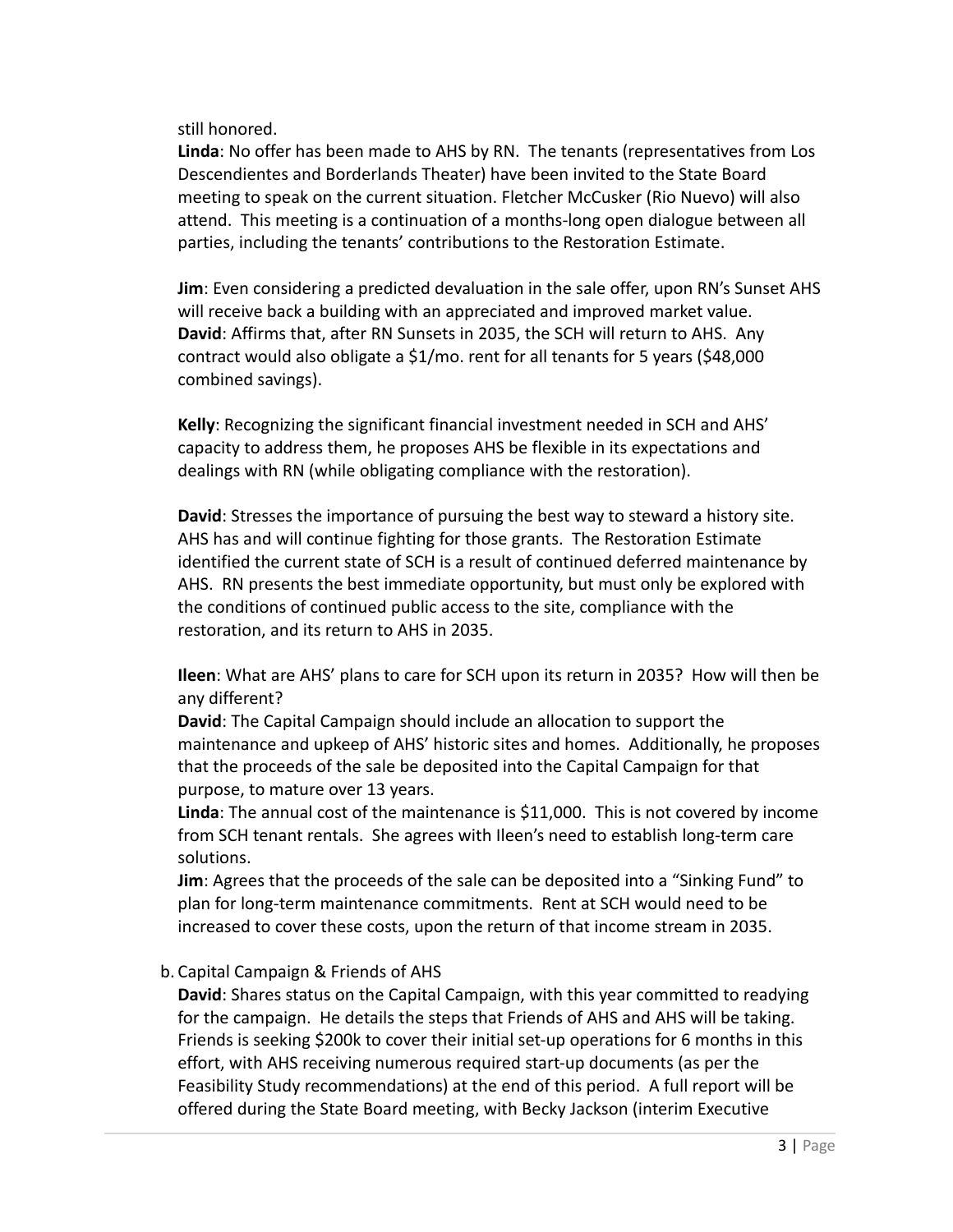Director, F-AHS) attending to present their proposal.

**Linda**: What is the matter of concern surrounding getting this money to F-AHS? **David**: The State Board already approved the use of \$1.5m in funds (proceeds from a deeded property sale) for a Capital Campaign in fall 2020. The \$1.5m is currently being managed in an investment account managed by the State Treasurer. AHS can provide these funds to F-AHS through state procurement, by offering the 6-month scope of work as a contract for F-AHS fundraising services. F-AHS will apply for the contract as a single-source vendor, on the grounds of its involvement with the Feasibility Study, its extant handling of AHS fundraising and donor funds, and its existing fundraising contract with AHS. This process meets state compliance, and would still require oversight by AHS while also needing approval from external state authorities.

A larger, second contract would be offered to F-AHS following the 6-month contract. This contract would provide the remaining \$1.3m in funds to operate the logistics of running a capital campaign, with a tentative launch date of summer 2023. Funds would be dispersed in increments over a multi-year period based on benchmarks and deliverables, and would be obligated to an agreed-upon operating budget of 20% expenses to revenue generated.

**Linda**: This is not a Board actionable item. It will also require approval and oversight from the AG.

## c. Yuma: Molina Block

**David**: AHS is pursuing a RFP from Design-Build firms to solicit proposals for the Molina Block's proposed outdoor Ag. exhibit. The result will be budgets, timelines, and renderings proposing different visions for the space. This exhibit is a joint venture with YCHS, who is serving as the principal fundraiser. The estimated budget is between \$500k-1m.

**Linda**: Clarifies that this planning is only for the outdoor section of the Molina Block and NOT the adobe structure also present.

**David**: Correct. Existing infrastructure that is present on the site but not included in the scope of the RFP includes the adobe building and soon-to-be outdoor toilets (also fundraised by YCHS).

**Bruce**: YCHS has a potential donor that will take care of the rest of the cost of the proposal, once an adequate prospectus (vision and budget) has been created.

## d. Hiring status update

**David**: Shares the issues facing Pioneer Museum in Flagstaff. An individual was interviewed and offered the position of Operations Manager, but declined. The position has been relisted at \$22/hr. Only one application has been received thus-far; the high cost of living in Flagstaff is detrimental even to this increased rate. This leaves two staff members at Pioneers, with one slated to leave at the end of the month. Pioneer has been closed for over 6 months.

Suggests a broader consideration needs to be given to non-conventional staffing to ensure a rapid re-opening. He suggests consideration of volunteers, particularly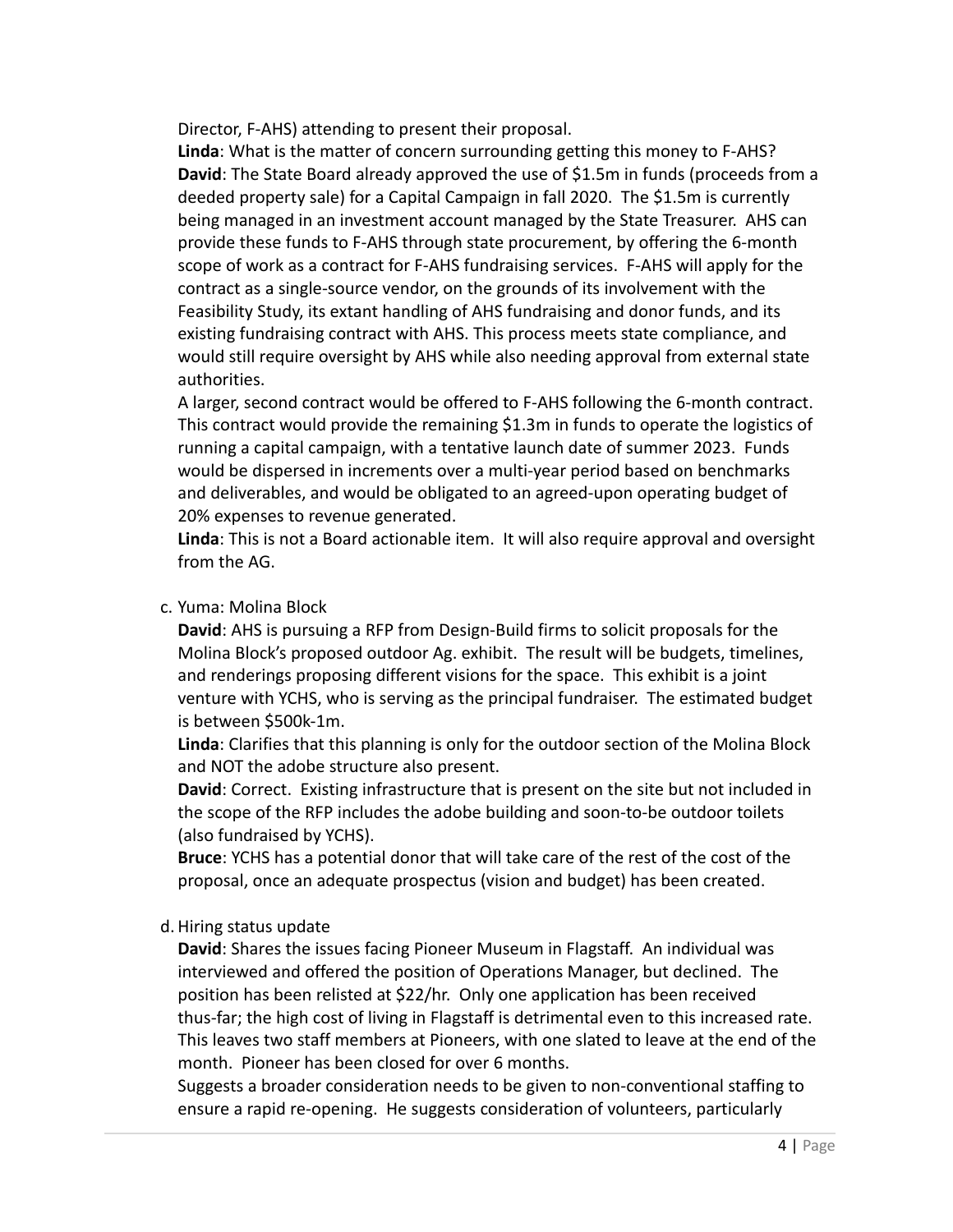NAPHS. He invites a conversation with all Executive Committee members on this matter.

- e. Support group contracts: NAPHS, YCHS, Pathfinders, Tucson **David**: NAPHS continues to review the contract. YCHS had their annual meeting with RCC; the Molina Block project path forward was introduced and approved. We have had no contact with Pathfinders. A group of Tucson residents have expressed an interest in the creation of a new regional Support Group and requires follow up.
- 7. **Sunset Review** Breeckner and Whitaker
	- a. Update on Audit timeline:

**Linda**: Reports from AZ State Boards and Commissions suggest we should not expect to hear from Sunset until Fall 2023.

b. Strategic Plan: SWOT Analysis

**David**: The SWOT Analysis is now complete. This will help inform efforts in writing the Strategic Plan going forward. The full report and a summary of the SWOT Analysis has been provided to all Committee members. Particular attention should be given to the written responses in the full report. Among other things, they reveal an awareness of AHS' issues by Chapters and Support Groups but not of its internal processes and efforts to address them.

c. Sunset Recommendations tracking document

**David**: Beyond tracking compliance with Sunset Recommendations, he and Linda plan to submit a separate report that documents significant progress regarding collection management.

**Linda**: AHS is in 100% compliance with all recommendations (Flagstaff move pending). The Collections Management Report will allow AHS reporting in detail beyond the required paperwork. Collections have traditionally been our weakest point; this will address that.

8. **Announcements** and other matters for consideration in future board or committee meetings.

**Robert**: Any response from Senator Gonzalez since the 2023 Senate Review of Board nominees?

**Linda**: None. We have reached out to her, but no response.

**Ileen**: No word yet, but she will be working with Senator Gonzalez next week and can discuss. It is possible that she has confused AHS with another collecting entity with a similar name. Local tribes are interested in developing their own museums and are reaching out to other institutions to identify indigenous materials.

**Tom**: Thank you to all AHS Board members who participated in the Senate hearing; they represented the Board well in their answer to conflicts of interest.

Executive Committee Schedule: Noon and Virtual unless announced otherwise June 20, 2022 July 25, 2022